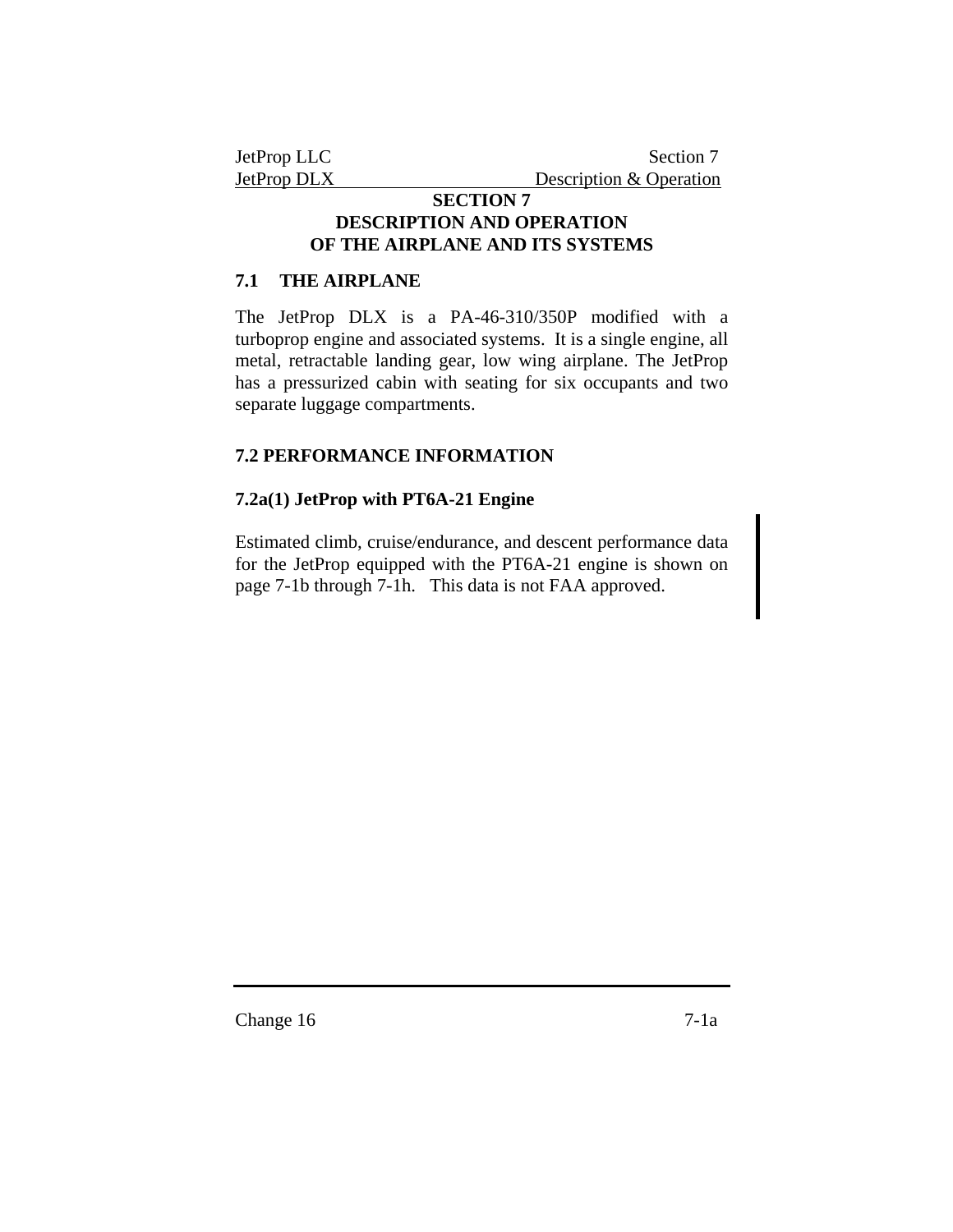



Change 16 7-1b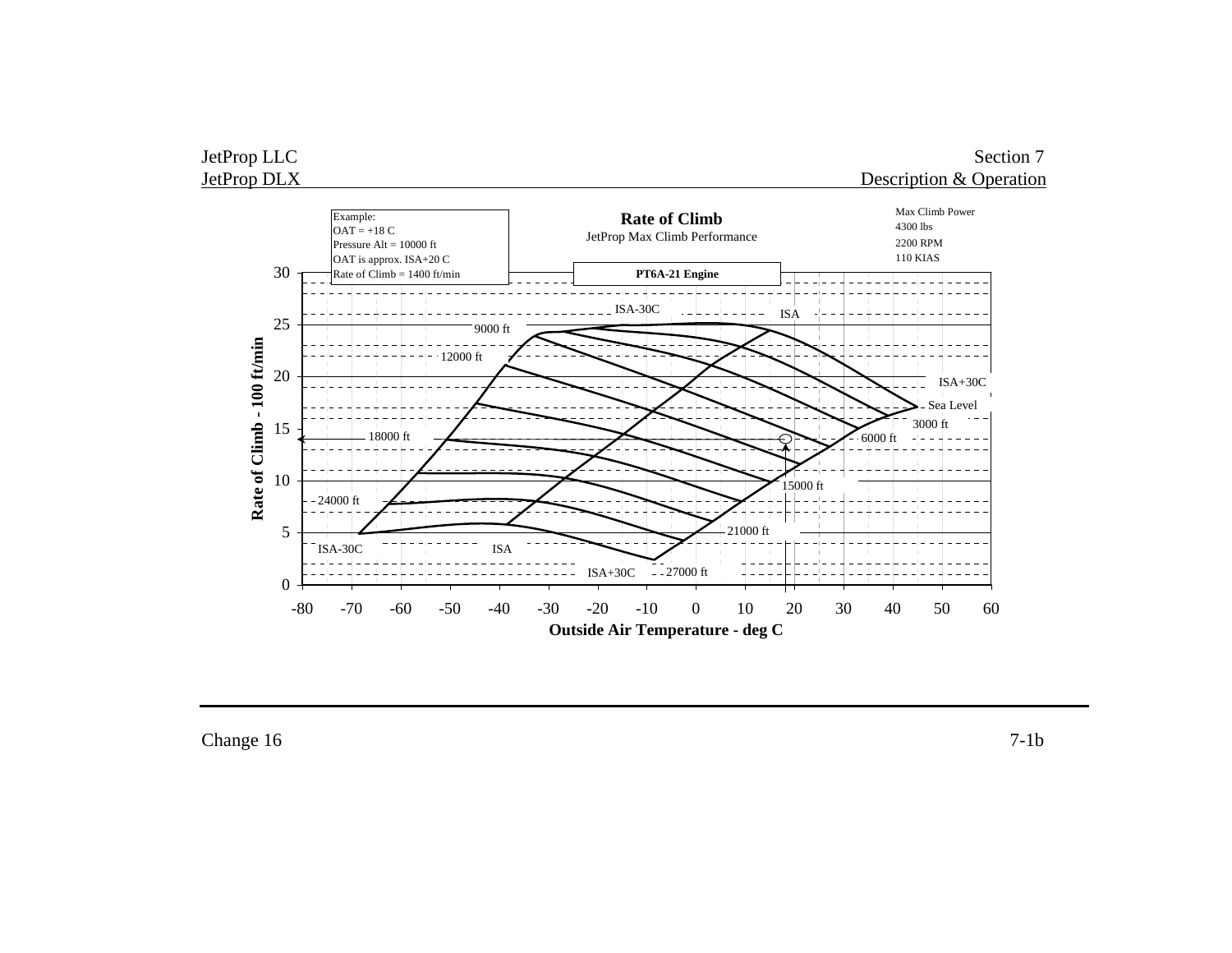

 $Change 16$   $7-1c$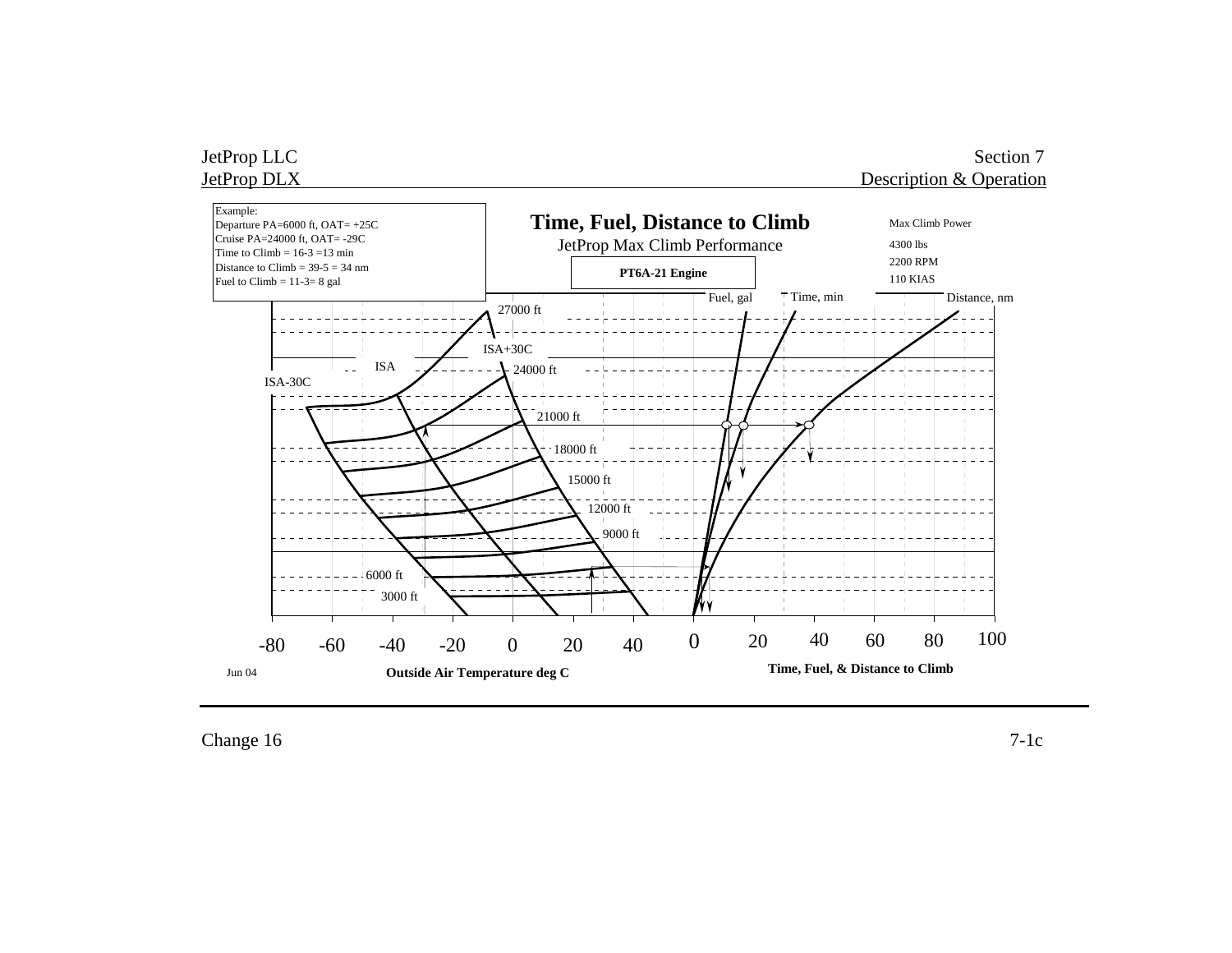| JetProp LLC        | Section 7               |
|--------------------|-------------------------|
| <b>JetProp DLX</b> | Description & Operation |

### **Pressure Altitude = 6000 ft**

| Torque |             | ISA-30 $^{\circ}$ C (-26.9 $^{\circ}$ C) |            | ISA $(3.1^{\circ} \text{C})$ |           |            | $ISA+30^{\circ}$ C (33.1°C) |           |            |
|--------|-------------|------------------------------------------|------------|------------------------------|-----------|------------|-----------------------------|-----------|------------|
| ft-lb  | <b>KTAS</b> | FF. lb/hr                                | FF, gal/hr | <b>KTAS</b>                  | FF. lb/hr | FF, gal/hr | <b>KTAS</b>                 | FF. lb/hr | FF, gal/hr |
| 400    | 123         | 178                                      | 26.5       | 124                          | 181       | 27.1       | 123                         | 185       | 27.6       |
| 500    | 144         | 195                                      | 29.1       | 149                          | 200       | 29.9       | 150                         | 205       | 30.6       |
| 600    | 159         | 213                                      | 31.7       | 164                          | 218       | 32.5       | 168                         | 223       | 33.2       |
| 700    | 172         | 229                                      | 34.2       | 177                          | 234       | 35.0       | 182                         | 239       | 35.7       |
| 800    | 181         | 244                                      | 36.4       | 188                          | 251       | 37.5       | 194                         | 258       | 38.5       |

#### **Pressure Altitude = 9000 ft**

| Torque | ISA-30 $^{\circ}$ C (-32.8 $^{\circ}$ C) |           |            | ISA $(-2.8^{\circ}C)$ |           |            | ISA+30 $^{\circ}$ C (27.2 $^{\circ}$ C) |           |            |
|--------|------------------------------------------|-----------|------------|-----------------------|-----------|------------|-----------------------------------------|-----------|------------|
| ft-lb  | <b>KTAS</b>                              | FF, lb/hr | FF, gal/hr | <b>KTAS</b>           | FF. lb/hr | FF, gal/hr | <b>KTAS</b>                             | FF. lb/hr | FF, gal/hr |
| 400    | 125                                      | 167       | 24.9       | 127                   | 171       | 25.5       | 127                                     | 174       | 26.0       |
| 500    | 150                                      | 184       | 27.4       | 154                   | 188       | 28.1       | 156                                     | 193       | 28.8       |
| 600    | 165                                      | 201       | 29.9       | 170                   | 206       | 30.7       | 175                                     | 211       | 31.4       |
| 700    | 177                                      | 218       | 32.6       | 183                   | 223       | 33.3       | 188                                     | 228       | 34.1       |
| 800    | 188                                      | 237       | 35.4       | 194                   | 242       | 36.1       | 200                                     | 247       | 36.9       |
| 900    |                                          |           |            | -                     | -         |            | 210                                     | 266       | 39.7       |

## **Pressure Altitude = 12000 ft**

| Torque | ISA-30 $^{\circ}$ C (-38.8 $^{\circ}$ C) |           |            | ISA $(-8.8^{\circ}C)$ |           |            | ISA+30 $^{\circ}$ C (21.2 $^{\circ}$ C) |           |            |
|--------|------------------------------------------|-----------|------------|-----------------------|-----------|------------|-----------------------------------------|-----------|------------|
| ft-lb  | <b>KTAS</b>                              | FF. lb/hr | FF, gal/hr | <b>KTAS</b>           | FF. lb/hr | FF, gal/hr | <b>KTAS</b>                             | FF. lb/hr | FF, gal/hr |
| 400    | 129                                      | 156       | 23.3       | 131                   | 161       | 24.0       | 128                                     | 165       | 24.6       |
| 500    | 155                                      | 173       | 25.8       | 160                   | 178       | 26.5       | 162                                     | 182       | 27.2       |
| 600    | 171                                      | 191       | 28.4       | 177                   | 195       | 29.0       | 182                                     | 200       | 29.8       |
| 700    | 183                                      | 208       | 31.1       | 189                   | 213       | 31.8       | 195                                     | 218       | 32.5       |
| 800    | 194                                      | 227       | 33.8       | 201                   | 232       | 34.6       | 207                                     | 237       | 35.4       |
| 900    |                                          |           |            | 210                   | 250       | 37.4       | -                                       | -         |            |

Notes:

1) True Airspeeds Above May Exceed Vmo (172 KIAS) and are shown for Interpolation and Illustration Only; Do Not Exceed Vmo

2) Shaded Areas Denote Max Range Conditions (No Wind)

Change 16 7-1d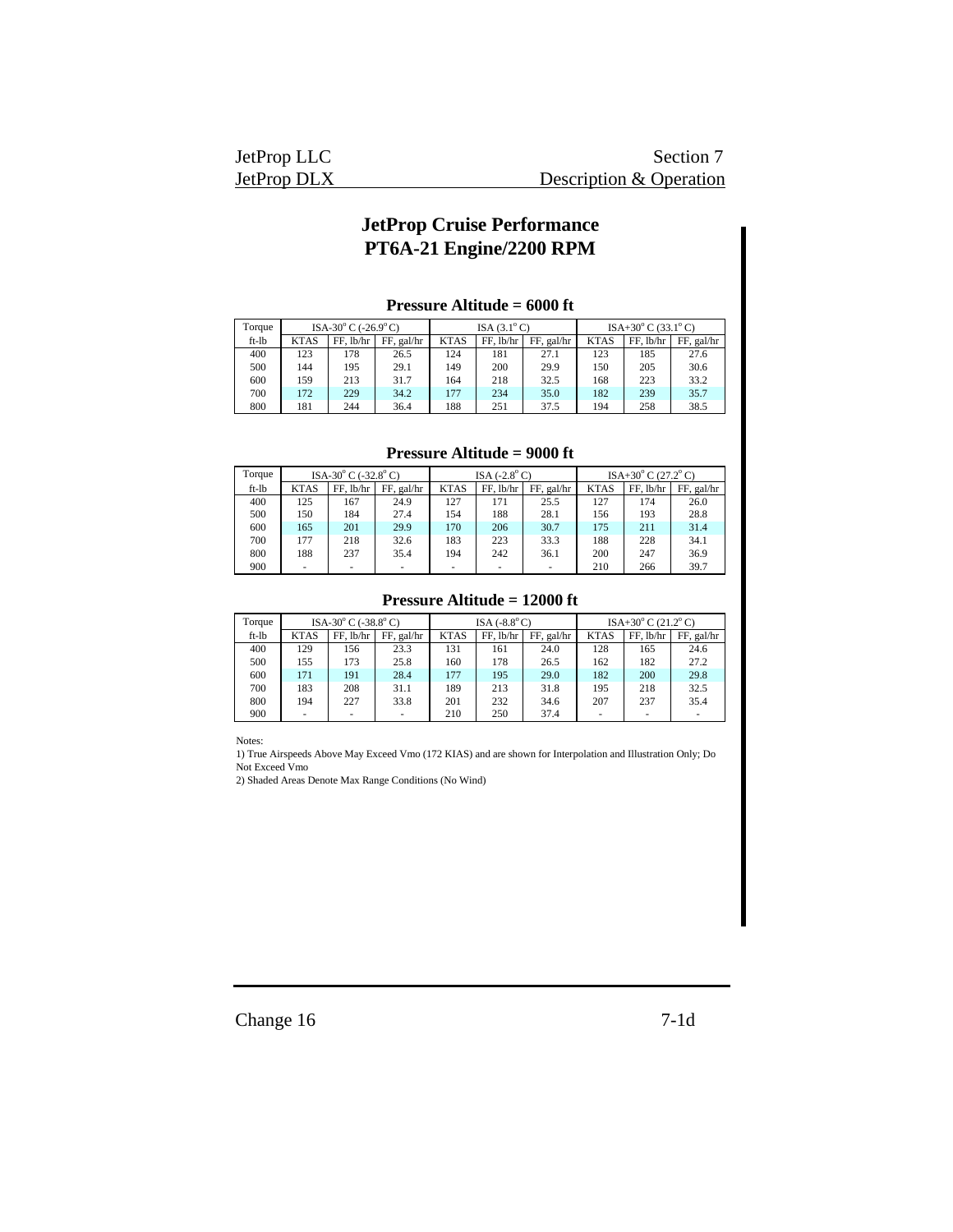| JetProp LLC | Section 7               |
|-------------|-------------------------|
| JetProp DLX | Description & Operation |

#### **Pressure Altitude = 15000 ft**

| Torque | ISA-30 $^{\circ}$ C (-44.7 $^{\circ}$ C) |           |            | ISA $(-14.7\degree$ C) |             |            | $ISA+30^{\circ}$ C (15.3°C) |           |            |
|--------|------------------------------------------|-----------|------------|------------------------|-------------|------------|-----------------------------|-----------|------------|
| ft-lb  | <b>KTAS</b>                              | FF. lb/hr | FF, gal/hr | <b>KTAS</b>            | $FF.$ lb/hr | FF, gal/hr | <b>KTAS</b>                 | FF. lb/hr | FF, gal/hr |
| 400    | 134                                      | 147       | 22.0       | 137                    | 151         | 22.6       | 135                         | 157       | 23.4       |
| 500    | 160                                      | 164       | 24.5       | 165                    | 168         | 25.1       | 168                         | 172       | 25.7       |
| 600    | 177                                      | 183       | 27.3       | 183                    | 186         | 27.7       | 188                         | 191       | 28.5       |
| 700    | 188                                      | 200       | 29.9       | 195                    | 205         | 30.6       | 202                         | 210       | 31.3       |
| 800    | 200                                      | 220       | 32.9       | 207                    | 225         | 33.6       |                             |           |            |
| 900    | 209                                      | 243       | 36.2       | 217                    | 247         | 36.9       |                             |           |            |

#### **Pressure Altitude = 18000 ft**

| Torque | ISA-30 $^{\circ}$ C (-50.7 $^{\circ}$ C) |           | ISA $(-20.7^{\circ} \text{C})$ |             |             | ISA+30 $^{\circ}$ C (9.3 $^{\circ}$ C) |             |           |            |
|--------|------------------------------------------|-----------|--------------------------------|-------------|-------------|----------------------------------------|-------------|-----------|------------|
| ft-lb  | <b>KTAS</b>                              | FF. lb/hr | FF, gal/hr                     | <b>KTAS</b> | $FF.$ lb/hr | FF, gal/hr                             | <b>KTAS</b> | FF. lb/hr | FF, gal/hr |
| 400    | 143                                      | 139       | 20.8                           | 146         | 143         | 21.3                                   | 146         | 146       | 21.8       |
| 500    | 168                                      | 156       | 23.3                           | 173         | 160         | 23.9                                   | 176         | 163       | 24.4       |
| 600    | 185                                      | 175       | 26.1                           | 192         | 178         | 26.5                                   | 197         | 183       | 27.3       |
| 700    | 197                                      | 195       | 29.1                           | 206         | 198         | 29.5                                   | 212         | 203       | 30.3       |
| 800    | 209                                      | 215       | 32.1                           | 217         | 220         | 32.9                                   |             |           |            |
| 900    | 219                                      | 240       | 35.8                           | 227         | 242         | 36.2                                   |             |           |            |

#### **Pressure Altitude = 21000 ft**

| Torque  | ISA-30 $^{\circ}$ C (-56.6 $^{\circ}$ C) |             | ISA $(-26.6^{\circ} C)$ |             |             | ISA+30 $^{\circ}$ C (3.4 $^{\circ}$ C) |             |           |            |
|---------|------------------------------------------|-------------|-------------------------|-------------|-------------|----------------------------------------|-------------|-----------|------------|
| ft-lb   | <b>KTAS</b>                              | $FF.$ lb/hr | FF, gal/hr              | <b>KTAS</b> | $FF.$ lb/hr | FF, gal/hr                             | <b>KTAS</b> | FF. lb/hr | FF, gal/hr |
| 400     | 158                                      | 130         | 19.5                    | 161         | 134         | 20.0                                   | 162         | 138       | 20.5       |
| 500     | 184                                      | 148         | 22.2                    | 189         | 152         | 22.8                                   | 193         | 156       | 23.4       |
| 600     | 200                                      | 168         | 25.0                    | 208         | 172         | 25.6                                   | 215         | 176       | 26.2       |
| 700     | 214                                      | 190         | 28.3                    | 222         | 194         | 28.9                                   |             |           | $\sim$     |
| 800     | 226                                      | 213         | 31.8                    | 235         | 216         | 32.2                                   |             |           | ۰          |
| $900**$ |                                          |             | ۰                       | $245**$     | $240**$     | $35.8**$                               |             |           |            |

Notes:

1) True Airspeeds Above May Exceed Vmo (172 KIAS) and are shown for Interpolation and Illustration Only; Do Not Exceed Vmo

2) Shaded Areas Denote Max Range Conditions (No Wind)

3) Double Asterisk (\*\*) Indicates Conditions at Higher than P & W Card Deck Torque;

Do Not Exceed Max ITT  $(680^0C)$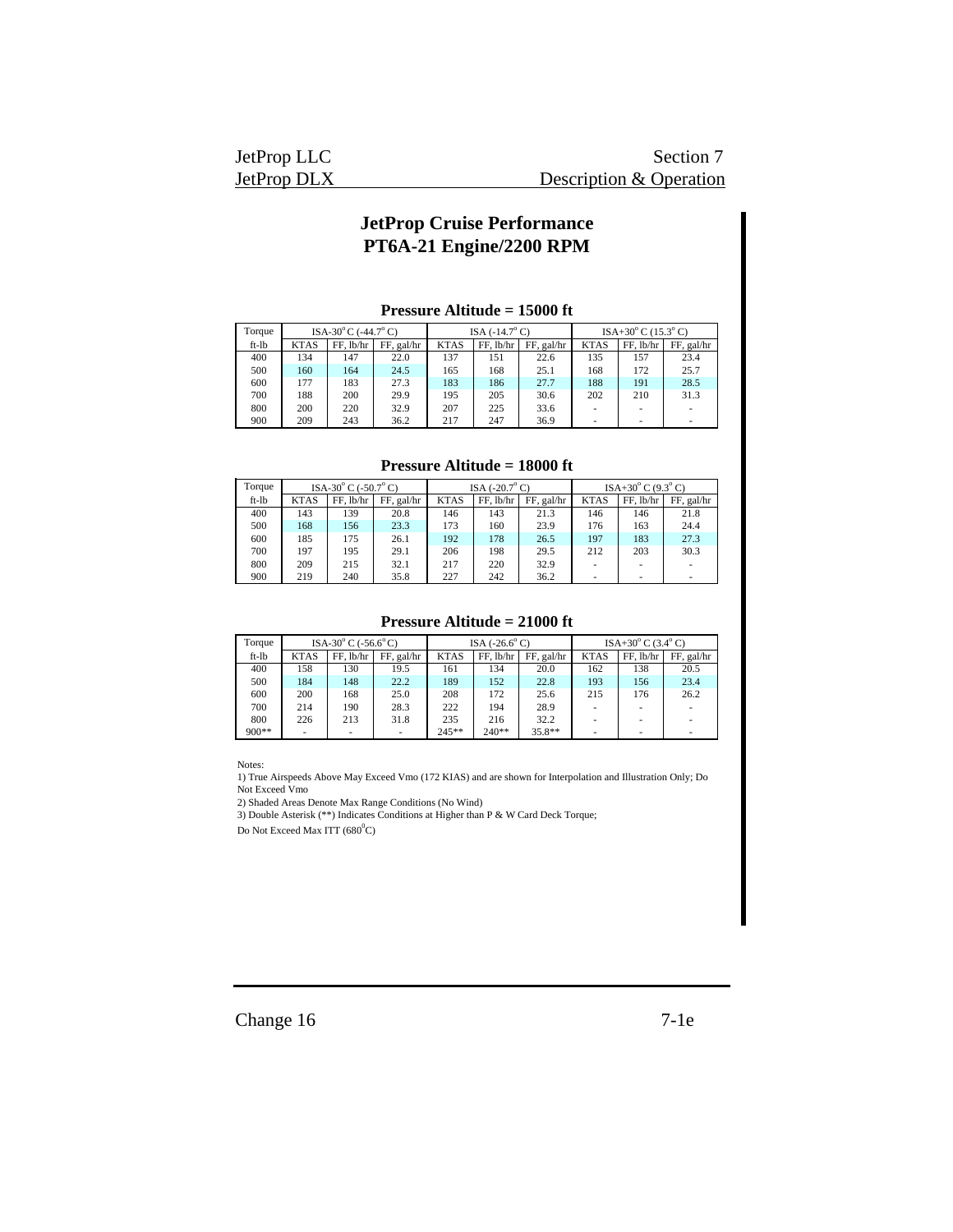| JetProp LLC        | Section 7               |
|--------------------|-------------------------|
| <b>JetProp DLX</b> | Description & Operation |

#### **Pressure Altitude = 23000 ft**

| Torque |             | ISA-30 $^{\circ}$ C (-60.6 $^{\circ}$ C) |            |             | ISA $(-30.6^{\circ} \text{C})$ |            |             | ISA+30 $^{\circ}$ C (-0.6 $^{\circ}$ C) |            |  |
|--------|-------------|------------------------------------------|------------|-------------|--------------------------------|------------|-------------|-----------------------------------------|------------|--|
| ft-lb  | <b>KTAS</b> | FF. lb/hr                                | FF, gal/hr | <b>KTAS</b> | FF. lb/hr                      | FF, gal/hr | <b>KTAS</b> | $FF.$ lb/hr                             | FF, gal/hr |  |
| 400    | 161         | 127                                      | 18.9       | 164         | 130                            | 19.4       | 163         | 133                                     | 19.9       |  |
| 500    | 188         | 146                                      | 21.7       | 191         | 149                            | 22.2       | 198         | 152                                     | 22.6       |  |
| 600    | 204         | 166                                      | 24.7       | 212         | 169                            | 25.2       | 220         | 172                                     | 25.6       |  |
| 700    | 218         | 188                                      | 28.1       | 226         | 191                            | 28.6       |             |                                         |            |  |
| 850**  |             |                                          |            | 245**       | $227**$                        | 33.9**     |             |                                         |            |  |
| 900**  | ۰           | ۰                                        |            | $250**$     | $240**$                        | 35.8**     | ۰           | ٠                                       |            |  |
| $640*$ |             |                                          |            |             |                                |            | 226         | 181                                     | 27.0       |  |
| 802*   |             |                                          |            | 240         | 215                            | 32.1       |             |                                         |            |  |
| 776    | 227         | 206                                      | 30.7       | ۰           | ٠                              |            | ۰           | ٠                                       |            |  |

#### **Pressure Altitude = 24000 ft**

| Torque |             | ISA-30 $^{\circ}$ C (-62.5 $^{\circ}$ C) |            | ISA $(-32.5^{\circ} C)$ |           |            | ISA+30 $^{\circ}$ C (-2.5 $^{\circ}$ C) |           |            |
|--------|-------------|------------------------------------------|------------|-------------------------|-----------|------------|-----------------------------------------|-----------|------------|
| ft-lb  | <b>KTAS</b> | FF, lb/hr                                | FF, gal/hr | <b>KTAS</b>             | FF. lb/hr | FF, gal/hr | <b>KTAS</b>                             | FF. lb/hr | FF, gal/hr |
| 400    | 163         | 125                                      | 18.6       | 165                     | 128       | 19.1       | 167                                     | 131       | 19.6       |
| 500    | 190         | 144                                      | 21.5       | 195                     | 147       | 21.9       | 200                                     | 150       | 22.4       |
| 600    | 207         | 165                                      | 24.6       | 215                     | 168       | 25.0       | 222                                     | 171       | 25.5       |
| 700    | 220         | 187                                      | 28.0       | 230                     | 190       | 28.4       |                                         |           |            |
| 800**  |             |                                          |            | $242**$                 | $213**$   | $31.8**$   |                                         |           |            |
| 850**  | ۰           |                                          |            | 247**                   | $225**$   | $33.6**$   |                                         | ۰         |            |
| $609*$ |             |                                          |            |                         |           |            | 224                                     | 173       | 25.8       |
| 778*   |             |                                          |            | 240                     | 208       | 31.0       |                                         |           |            |
| 764*   | 228         | 202                                      | 30.1       |                         | ۰         |            |                                         |           |            |

Notes:

1) True Airspeeds Above May Exceed Vmo (172 KIAS) and are shown for Interpolation and Illustration Only; Do Not Exceed Vmo

2) Shaded Areas Denote Max Range Conditions (No Wind)

3) Asterisk (\*) Indicates Max Recommended Cruise Torque; Do Not Exceed Max ITT (680°C)

4) Double Asterisk (\*\*) Indicates Conditions at Higher than P & W Card Deck Torque;

Do Not Exceed Max ITT  $(680^0C)$ 

Change 16 7-1f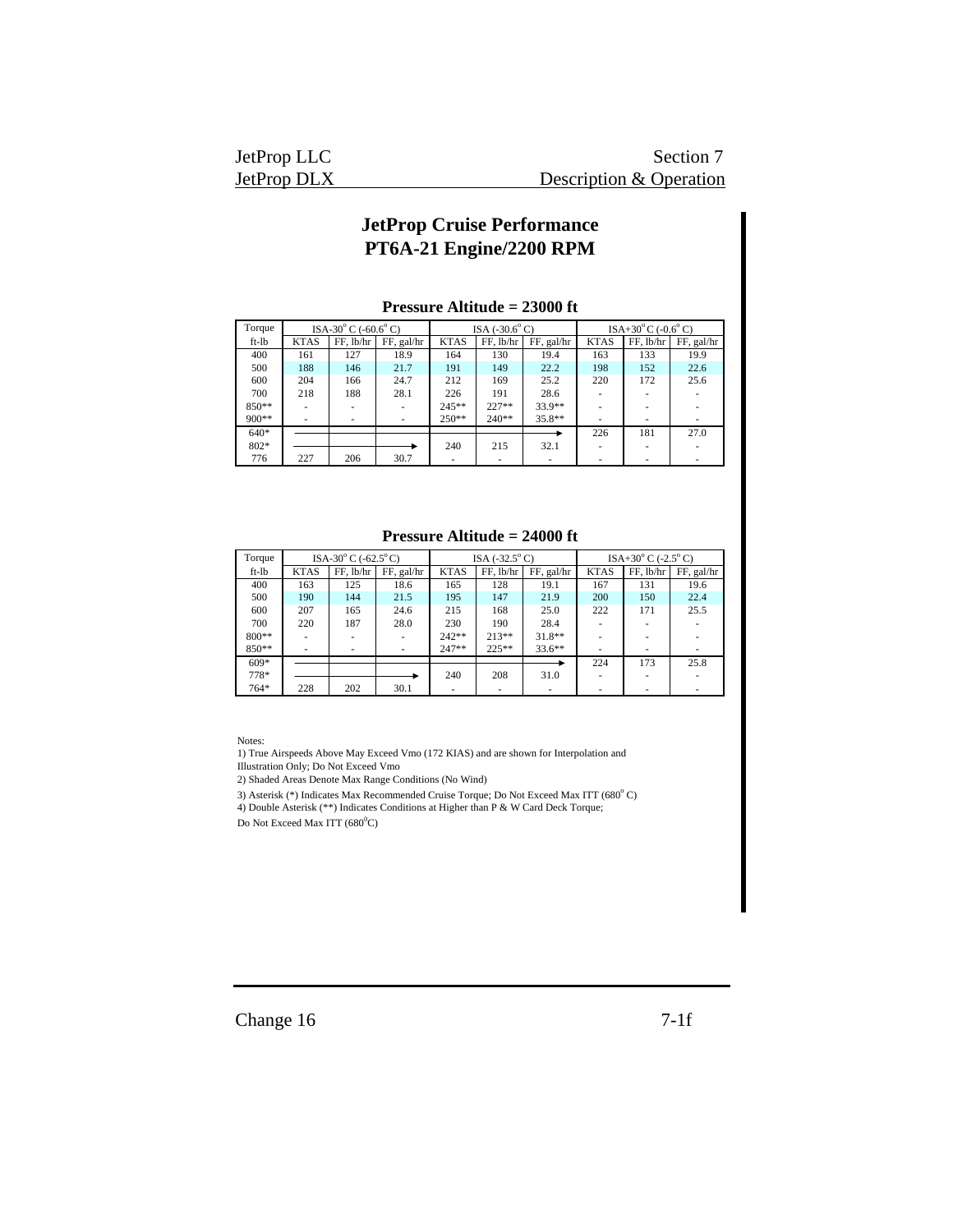| JetProp LLC | Section <sup>-</sup>    |
|-------------|-------------------------|
| JetProp DLX | Description & Operation |

| Torque  | ISA-30 $\rm{^{\circ}C}$ (-64.5 $\rm{^{\circ}C}$ ) |           |            | ISA $(-34.5^{\circ} C)$ |           |            | ISA+30 $^{\circ}$ C (-4.5 $^{\circ}$ C) |           |            |
|---------|---------------------------------------------------|-----------|------------|-------------------------|-----------|------------|-----------------------------------------|-----------|------------|
| ft-lb   | <b>KTAS</b>                                       | FF, lb/hr | FF, gal/hr | <b>KTAS</b>             | FF, lb/hr | FF, gal/hr | <b>KTAS</b>                             | FF. lb/hr | FF, gal/hr |
| 400     | 164                                               | 124       | 18.4       | 168                     | 126       | 18.8       | 165                                     | 129       | 19.3       |
| 500     | 191                                               | 142       | 21.2       | 197                     | 145       | 21.7       | 202                                     | 148       | 22.1       |
| 600     | 208                                               | 164       | 24.4       | 216                     | 167       | 24.9       |                                         |           |            |
| 700     | 222                                               | 187       | 28.0       | 231                     | 190       | 28.4       |                                         |           |            |
| $800**$ |                                                   |           |            | $243**$                 | $215**$   | $32.1**$   |                                         |           |            |
| 850**   |                                                   |           |            | $251**$                 | $227**$   | 33.9**     | ۰                                       |           |            |
| 597*    |                                                   |           |            |                         |           |            | 223                                     | 169       | 25.2       |
| 742*    |                                                   |           |            | 237                     | 200       | 29.9       |                                         |           |            |
| $723*$  | 226                                               | 192       | 28.7       |                         |           |            |                                         |           |            |

#### **Pressure Altitude = 25000 ft**

**Pressure Altitude = 27000 ft**

| Torque | ISA-30 $^{\circ}$ C (-68.5 $^{\circ}$ C) |           |            | ISA $(-38.5^{\circ} C)$ |           |            | ISA+30 $^{\circ}$ C (-8.5 $^{\circ}$ C) |           |            |
|--------|------------------------------------------|-----------|------------|-------------------------|-----------|------------|-----------------------------------------|-----------|------------|
| ft-lb  | <b>KTAS</b>                              | FF. lb/hr | FF, gal/hr | <b>KTAS</b>             | FF, lb/hr | FF, gal/hr | <b>KTAS</b>                             | FF. lb/hr | FF, gal/hr |
| 400    | 167                                      | 120       | 18.0       | 171                     | 122       | 18.2       | 171                                     | 125       | 18.7       |
| 500    | 195                                      | 140       | 20.9       | 201                     | 143       | 21.4       | 206                                     | 146       | 21.8       |
| 600    | 213                                      | 163       | 24.3       | 222                     | 165       | 24.6       |                                         |           |            |
| 750**  |                                          |           | $\sim$     | $244**$                 | $203**$   | $30.3**$   | ۰                                       |           |            |
| 800**  |                                          |           | $\sim$     | $250**$                 | $215**$   | $32.1**$   |                                         | ۰         |            |
| 549*   |                                          |           |            |                         |           |            | 218                                     | 157       | 23.4       |
| $692*$ |                                          |           |            | 236                     | 188       | 28.1       |                                         |           |            |
| $645*$ | 220                                      | 173       | 25.8       |                         |           |            | ۰                                       | ۰         |            |

Notes:

1) True Airspeeds Above May Exceed Vmo (172 KIAS) and are shown for Interpolation and Illustration Only; Do Not Exceed Vmo

2) Shaded Areas Denote Max Range Conditions (No Wind)

3) Asterisk (\*) Indicates Max Recommended Cruise Torque; Do Not Exceed Max ITT (680°C)

4) Double Asterisk (\*\*) Indicates Conditions at Higher than P & W Card Deck Torque;

Do Not Exceed Max ITT  $(680^0C)$ 

Change 16 7-1g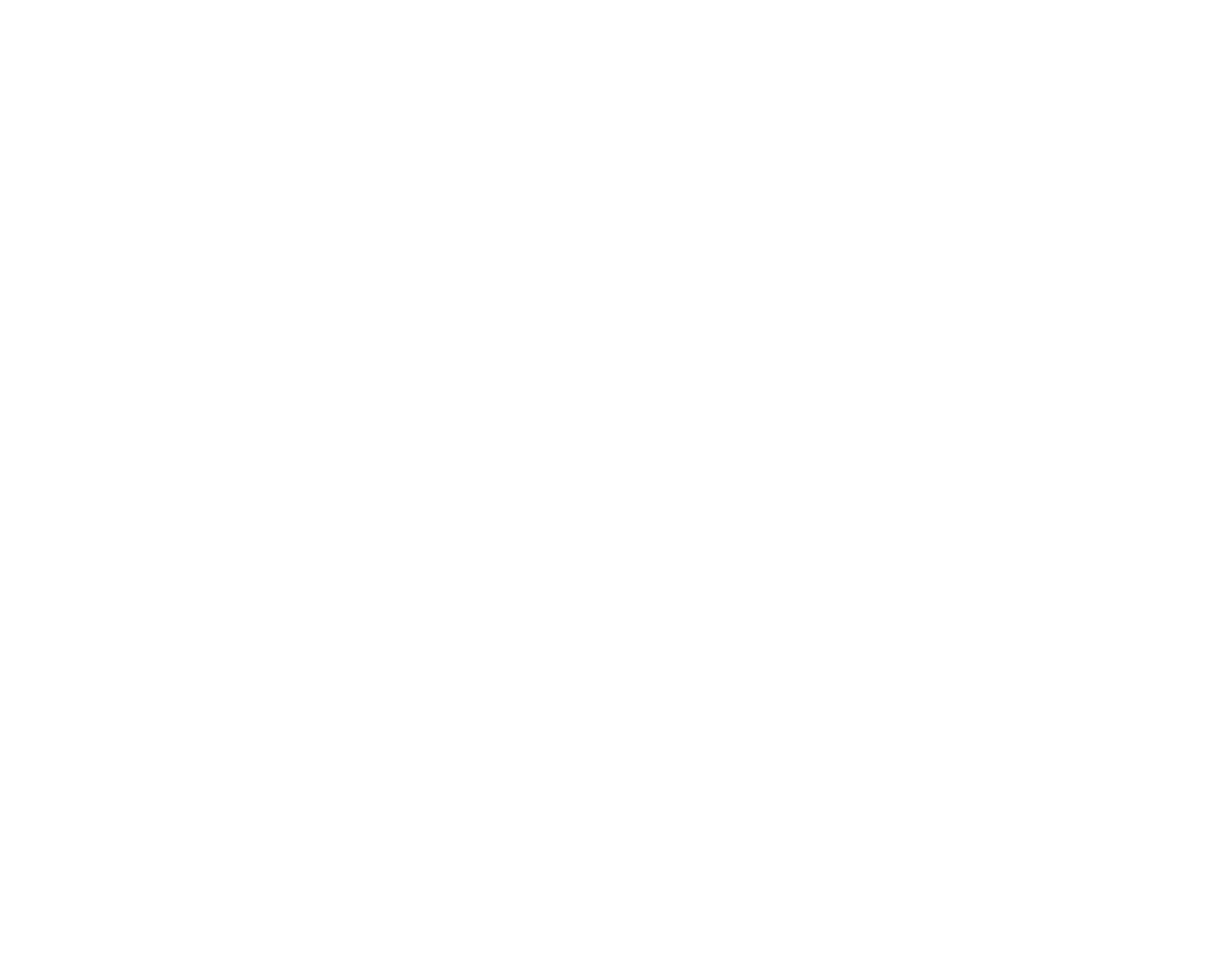

Change 16 7-1h